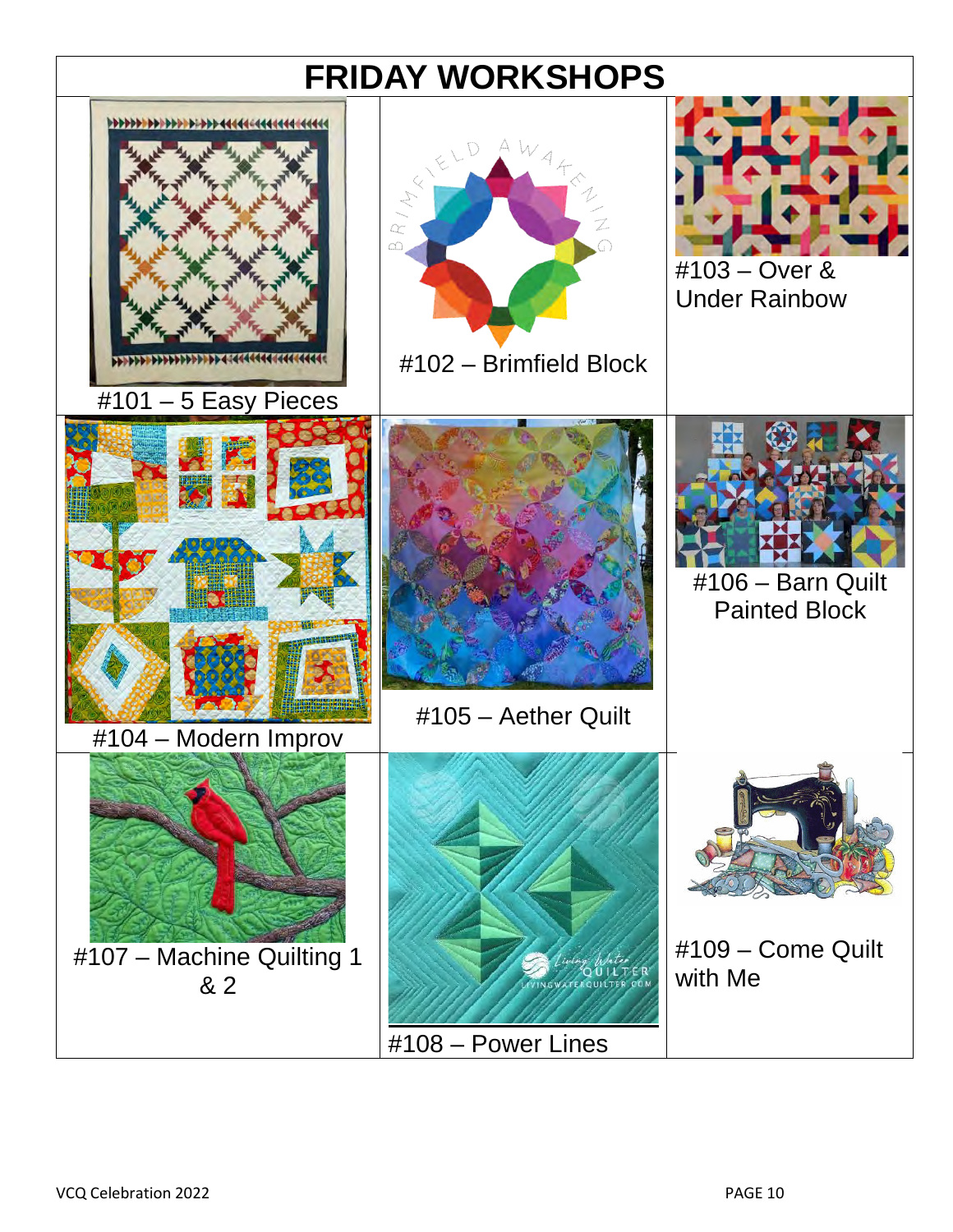## **FRIDAY CLASSES**

**Basic Sewing Kit (BSK) –** Machine and all its parts including manual (if a machine class); needles, thread, pins, seam ripper, fabric & paper scissors, rotary cutter & mat, ruler, thimble, needle threader, marking pens/pencils, and any other supplies/tools you normally take to classes.

## **Workshop #101**

## **Barbara Black - 5 Easy Pieces** BEG

Replicate this circa 1875 quilt with your choice of reproduction or contemporary fabrics. Learn several ways to make flying geese, design your quilt with careful color placement or randomly. Improve your piecing as you learn lots of tips and tricks.

**Kit fee**: \$6.00 (includes handout/pattern and paper patterns to make 16 sets of geese)

#### **Supply list:**

**Sewing Machine** with all required items, power cord, foot control, etc. Bring an extra sewing machine needle, you never know.

#### **Basic Sewing Kit**

**FABRICS:** bring less for smaller quilt, sample is queen-size

**LIGHT Version** – photo on previous page; this uses one fabric for all the light pieces (but could also be scrappy):

**Light Background** - 7 yards, this includes outer border--6 yards if not adding Flying Geese Borders **Geese:** total of 3 yards, fat quarters make it scrappy

**DARK Version** – photo below; this uses a wide variety of dark prints and one large featured print: **Big Print -** 8" squares and perimeter triangles--3 yards

**Geese -** 3 -4 yards, fat quarters make it scrappy **Background for Geese -** 2-3 yards, more fat quarters

**Blocks at intersections -** 1/4 yard--again, be scrappy

### **Tools:**

- 6.5" square ruler, or similar size
- Add-a-Quarter Ruler, 6" length works well.
- Quality thread for piecing, Masterpiece or Aurifil, neutral like gray or tan

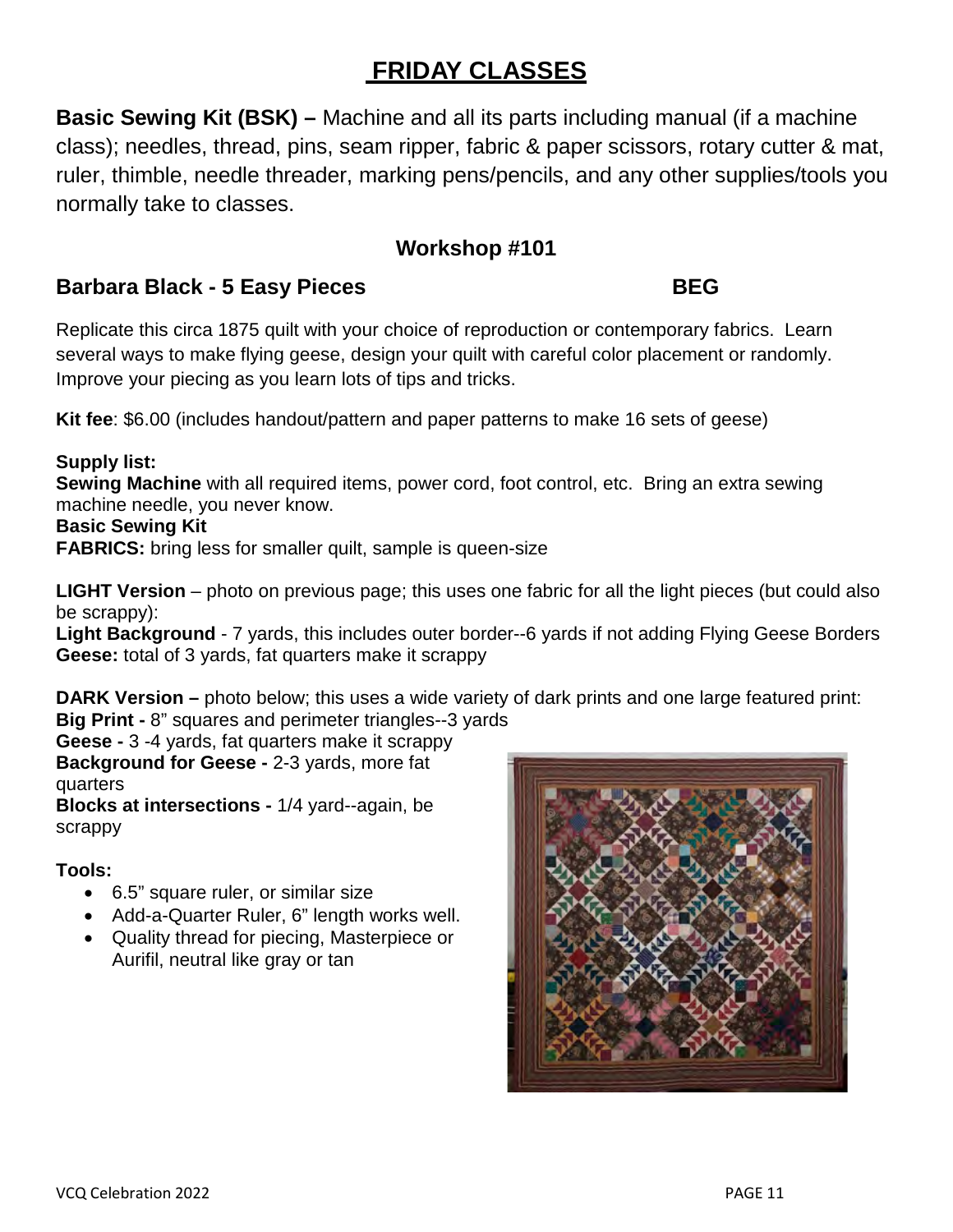## **Workshop #102**

## **Brimfield Awakening (Kim Martucci and Nisha Bouri) - Brimfield Block ALL**

In this class you will learn how to construct a Brimfield Block, using English Paper Piecing. This is a hand stitching method for completing the blocks, which are then machine or hand appliqued onto the background fabric. These blocks are a bit different than your conventional EPP projects, as our papers feature perforation which provides a wide variety of design. Our acrylic templates are specifically designed to accommodate the perforated paper pieces, and therefore it is strongly suggested that you bring a set to use. We have listed what you will need to bring to the class. At the end, we have listed the brands and types of notions that we prefer. **Required Supplies:** 

- Class Kit: (pattern + papers for 1 block) \$19
- Glue Pen or Glue Stick
- Needles
- Thread: light and dark, or match to your fabric (80wt recommended) (all supplies listed above are available for purchase from Brimfield Awakening)
- Scissors thread snips & fabric
- Pen and/or pencil (to trace templates onto fabric)

### **Optional Supplies:**

- Acrylic Templates (either the regular or window acrylics) https://brimfieldawakening.com/shop/
- Wonder Clips or Sew Tites
- Blue painter's tape
- Colored pencils (to sketch out a design on the coloring sheets)
- Needle Threader
- Thread Conditioner
- Fussy Cutting Mirror
- Thimble

**Fabric:** Generally, we suggest bringing 4 Fat Quarters for a block. We suggest pulling fabrics that play well together. Bring a wide assortment of your favorites! Fabrics with a pattern repeat or stripes often work well for fussy cutting. Because fussy cutting requires more fabric, we suggest making sure that you can cut out at least 4 of what you like about the design – so, you may need a cut larger than a FQ. However, if you do not want to fussy cut your fabric, then smaller cuts will work as well. Other options are:

 $\sim$ assorted scraps – you will need pieces that are 5"x7", 3.5"x5", and 3.5"x4" You will also need:

**~**15"x15" square for your background

**~**Optional: 9.5"x9.5" square if you elect to include a center piece

**Note from teachers: Our templates are available with two seam allowance options: ¼" and 3/8". Both options are available for sale on our website. Our Window templates are also available with both seam allowance options. For EPP we recommend the 3/8" seam allowance.** The teachers will have any needed supplies available for sale in class, but you can also

VCQ Celebration 2022 PAGE 12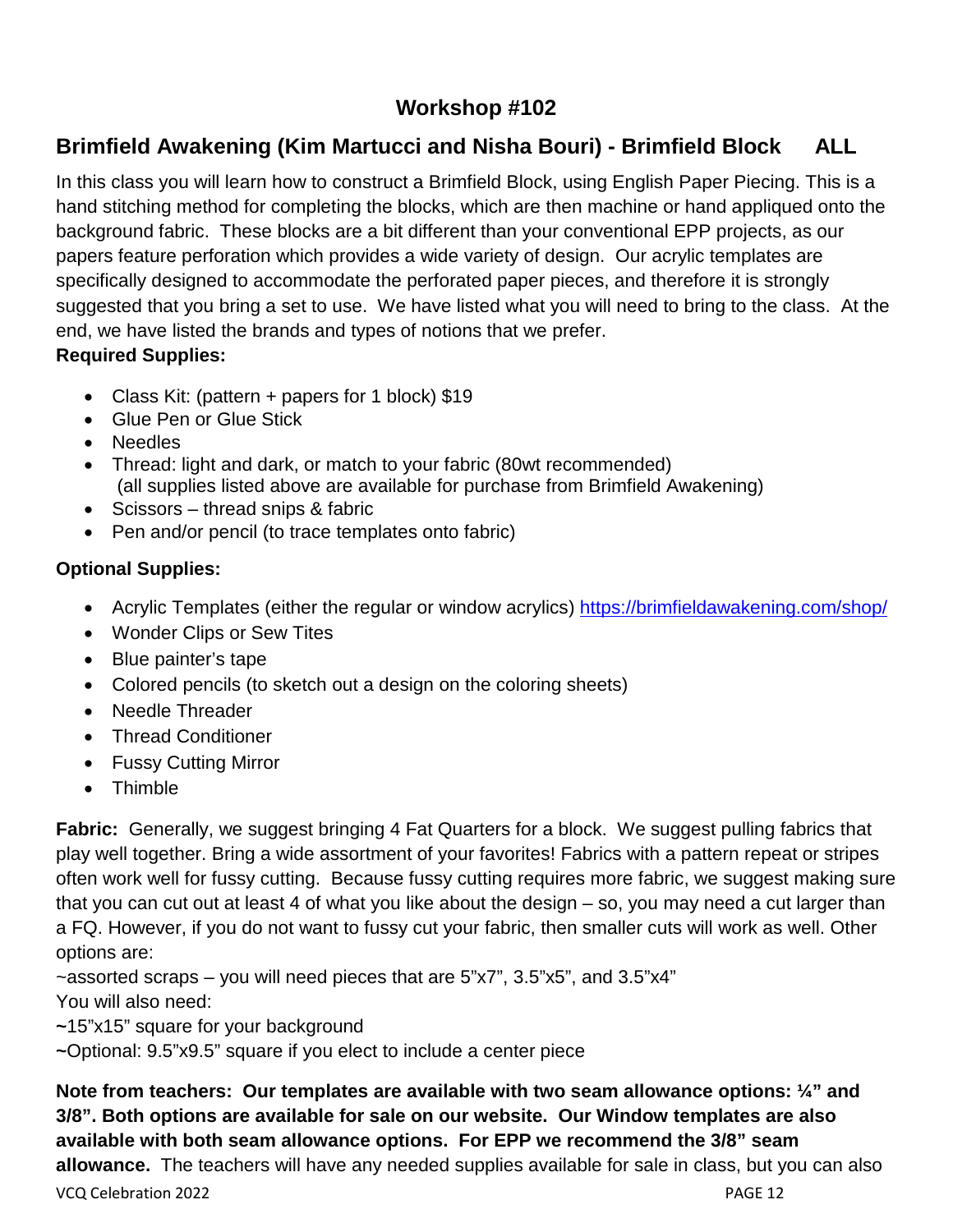order online ahead of time and have the items delivered to you in class. If you choose this option, it's important to leave a note on your order that you want the items delivered in class. The shipping fee will be refunded after the order is placed. If you have any questions, please contact us at **[brimfieldawakening@gmail.com](mailto:brimfieldawakening@gmail.com)** 

## **Workshop #103**

### **Gyleen Fitzgerald – Over & Under Rainbow ALL**

Modern with a twist! "KNOT" as hard as you think! It's visually dynamic with fast easy piecing. Don't let cutting "Tie" you up. All you need is one 2.5" strip set and 3.5 yards of background. Workshop project is a 56" x 70" lap quilt, however doing less makes a wonderful table or bed runner. Project looks modern with solid or semi-solid or batik fabric. Select a background fabric that doesn't compete with your strips. If you have a collection of self-made 2<sup>1</sup>/<sub>2</sub> strips, go for scrappy. I used my light 2<sup>1</sup>/<sub>2</sub> strips for a scrappy background. Don't over think it. Come to have fun.

#### **Fabric Requirements:**

- $\bullet$  (42) 2 $\frac{1}{2}$ " x 40" strips, assorted fabrics (solids, semi-solids, batiks) (2 strips per each fabric)
- 3½ yards background fabric (note: 4 yards of background fabric is needed if you want a border.)

Homework: Cut (12) 2½" x 40" strips from background fabric.

#### **Special Tool: Angle Trim Plus Tool (\$20)** <http://colourfulstitches-com.3dcartstores.com/> **Instructions: Pattern (\$10)** [http://colourfulstitches-com.3dcartstores.com/Patterns\\_c\\_14-2.html](http://colourfulstitches-com.3dcartstores.com/Patterns_c_14-2.html) (Gyleen will have tools & patterns available for purchase in class if you want to save shipping.

### **General Supplies:**

- Sewing machine with manual; BSK
- $\frac{1}{4}$  foot without edge quide (if possible)
- (2) thread colors, one for the top and another in the bobbin that is visible on the wrong side of fabric
- seam ripper and thread snips
- rotary cutter, ruler and mat
- extension cord
- straight pins
- finger pressing tool
- batting to use as a design wall (optional).



Over & Under Rainbow done in batiks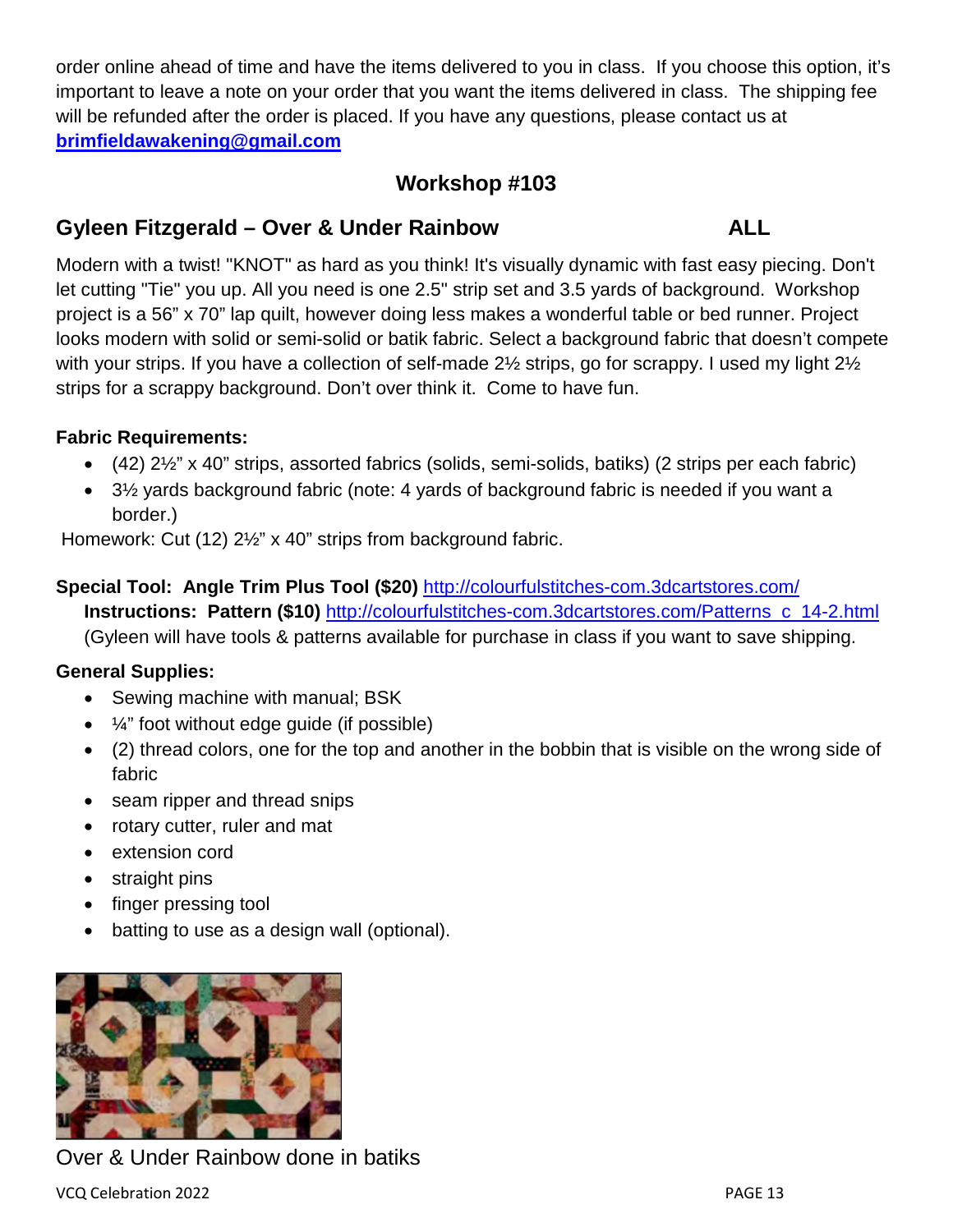## **Heather Kojan – Modern Improv Sampler ALL**

Ready to dip your toes into some improvisational piecing? This fun and whimsical quilt is a great starting point. 9 blocks come together to make the sampler. Or, each block can be a new quilt in itself. If you're ready to let go and play, this is for you! Finished size: 36" x 36"

**Kit fee:** \$12 includes pattern and freezer paper for templates.

### **Supplies:**

- Sewing machine with all its parts & manual; BSK
- 8-10 fat quarters of assorted prints (solids, reads as solids, small or medium scale)
- $\bullet$  1  $\frac{1}{2}$  yards background fabric
- $\frac{1}{2}$  yard binding fabric (If you'd like to make a scrappy binding, cut a 2  $\frac{1}{2}$ "x 22" strip from each fat quarter. Set aside for binding.)
- $\bullet$  1  $\frac{1}{2}$  yards backing fabric
- Batting, at least 45" x 45"
- 14" square of freezer paper
- Mechanical pencil
- $\bullet$  12  $\frac{1}{2}$ " square ruler

## **Workshop #105**

## **Patty Murphy – Aether Quilt ALL**

All the drama in this quilt! Big floral prints are brought to life against a background of ombréd fabric to create a masterpiece. This is a quilt you want to wrap yourself in while on a bed or a sofa. This quilt is easy to assemble - the most difficult part is arranging the orange peels and background pieces to your liking. This quilt really lets value and hue do all the work! This class is all about color and fabric placement. We will talk about how to use the prints to transition from one color to another so the ombré fabrics and orange peels blend seamlessly to create smooth transitions from color to color. Orange peels are appliqued (machine or hand) over background squares.

Quilt Size: 70" x 70" Lap Size: 40" x 55" Table Runner Size:

**Pattern fee:** \$12, best to buy on my website ahead of time

#### **Supply List:**

- Sewing machine with BSK.
- You will need a copy of my Aether Quilt pattern (available on my website, [www.pattymurphyhandmade.com\)](http://www.pattymurphyhandmade.com/)
- The pattern includes a paper Orange Peel template you can print. The template is sized for machine appliqué but you can cut it larger for needle turn. An acrylic template is available for purchase on my website. The acrylic template includes a ¼'' seam allowance.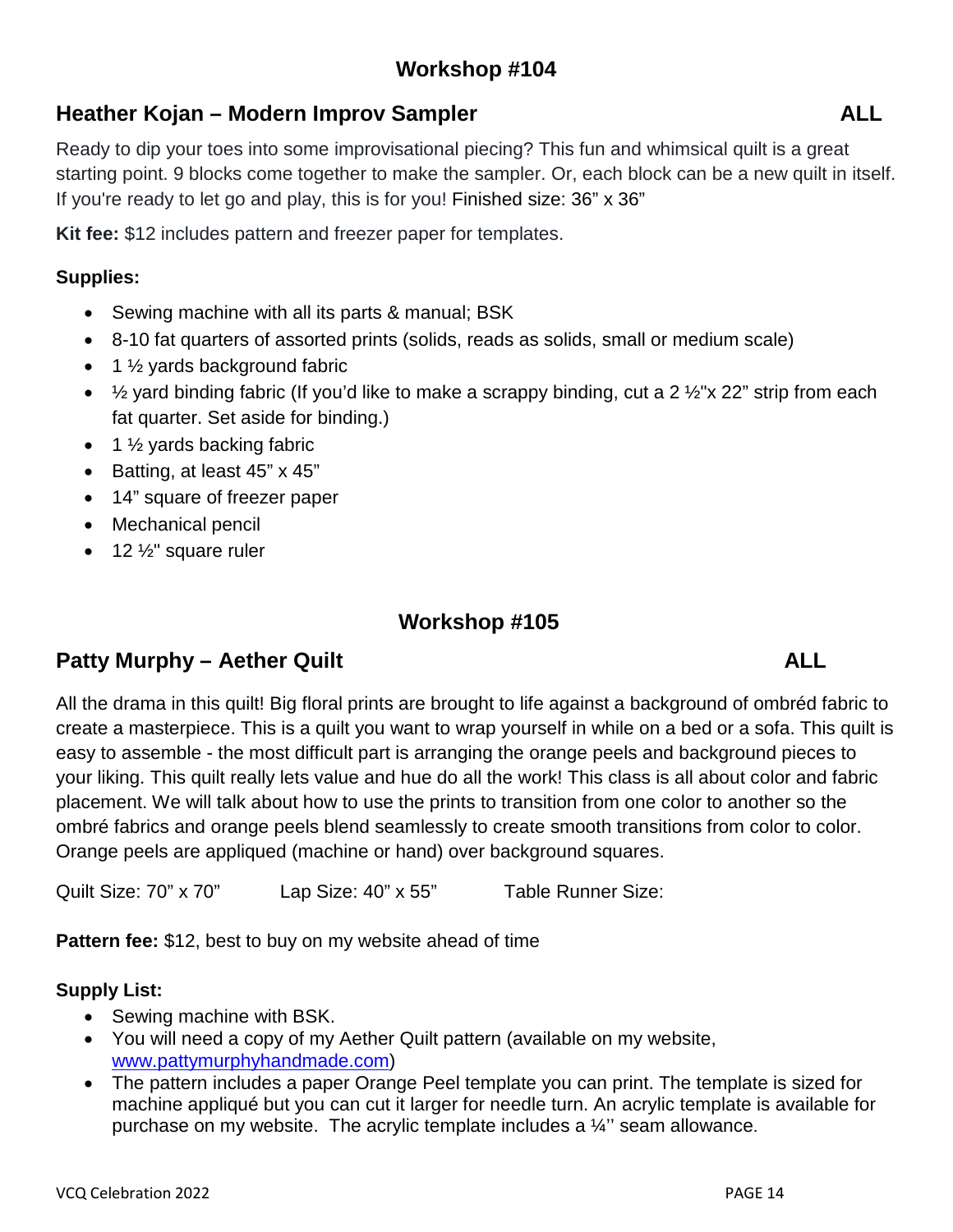- **For a 70" x 70" quilt:**
	- o (100) 5 '' x 11'' rectangles for your Orange Peels
	- o I used 100 different florals in my quilt. You can fussy cut from yardage to get multiple Orange Peels shapes/color variations from one piece, you can repeat fabrics, you can cut Orange Peels from large or small floral print yardage or cut Orange Peels from larger scraps. Please bring extra fabric for orange peels to class to cut more as we work to put it all together. Please make sure that your orange peels have a good variety of colors (remember ROYGBIV: red, orange, yellow, green, blue, indigo, violet) so we can use the floral fabrics to create a rainbow on your quilt top.
	- o One ½ yard bundle of Jennifer Sampou's **Sunrise** SKY Ombré fabrics
	- o One ½ yard bundle of Jennifer Sampou's **Sunset** SKY Ombré fabrics [\(www.jennifersampou.com,](http://www.jennifersampou.com/) click on her store link at the top -OR-
	- $\circ$  42 10  $\frac{1}{2}$ " squares for background pieces PLUS 8" x WOF strips for the side setting and corner square triangles in the colors of your choosing.
	- o Another source of gradated fabrics is Fabric Dyer Vicki Welsh; you can find her fabrics at [www.colorwaysbyvicki.com](http://www.colorwaysbyvicki.com/)

#### • **For a 40" x 55" quilt:**

- o (48) 5 '' x 11'' rectangles for your Orange Peels.
- o You can fussy cut from yardage to get multiple Orange Peels shapes/color variations from one piece, you can repeat fabrics, you can cut Orange Peels from large or small floral print yardage or cut Orange Peels from larger scraps. Please bring extra fabric for orange peels to class to cut more as we work to put it all together.
- o Please make sure that your orange peels have a good variety of colors (remember: ROYGBIV) so we can use the floral fabrics to create a rainbow on your quilt top.
- o 12 half yard cuts of an assortment of Jennifer Sampou's Sunrise or Sunset SKY Ombré fabrics (web address above) -OR-
- $\circ$  18 10  $\frac{1}{2}$ " squares for background pieces PLUS 8" x WOF strips for the side setting and corner square triangles in the colors of your choosing.
- o Another source of gradated fabrics is Fabric Dyer Vicki Welsh; you can find her fabrics at [www.colorwaysbyvicki.com](http://www.colorwaysbyvicki.com/)

#### • **For a Table Runner:**

- o (16) 5 '' x 11'' rectangles for your Orange Peels.
- o You can fussy cut from yardage to get multiple Orange Peels shapes/color variations from one piece, you can repeat fabrics, you can cut Orange Peels from large or small floral print yardage or cut Orange Peels from larger scraps. Please bring extra fabric for orange peels to class to cut more as we work to put it all together.
- o Please make sure that your orange peels have a good variety of colors (remember: ROYGBIV) so we can use the floral fabrics to create a rainbow on your quilt top.
- o 3 half yard cuts of an assortment of Jennifer Sampou's Sunrise or Sunset SKY Ombré fabrics (web address above) -OR-
- $\circ$  4 10  $\frac{1}{2}$ " squares for background pieces PLUS 8" x WOF strips for the side setting and corner square triangles in the colors of your choosing.
- o Another source of gradated fabrics is Fabric Dyer Vicki Welsh; you can find her fabrics at [www.colorwaysbyvicki.com](http://www.colorwaysbyvicki.com/)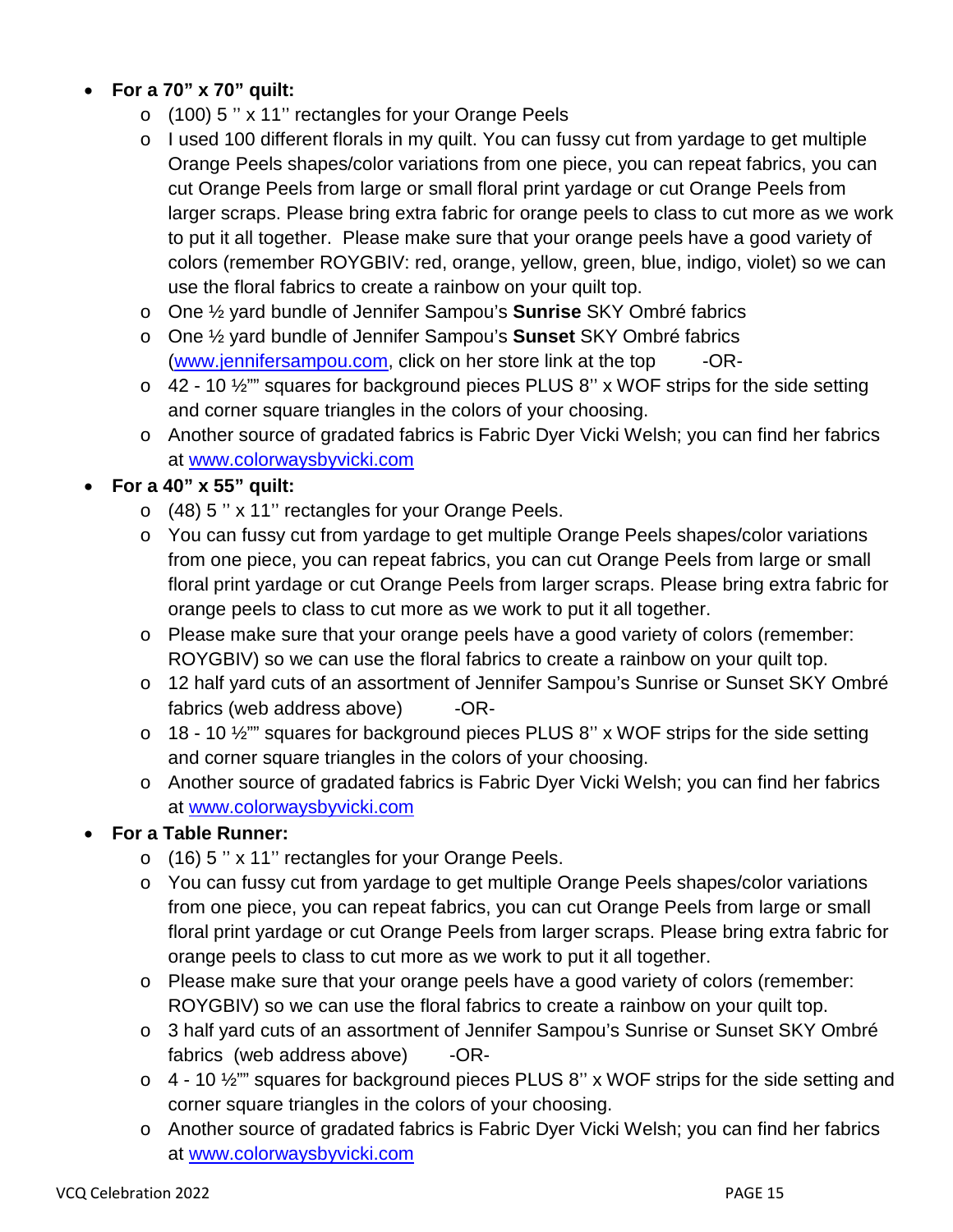- *Regardless of the Orange Peel appliqué method you choose to use, please have your Orange Peels cut out before class so we can maximize our time together.*
- If you plan to needle turn appliqué the Orange Peels, cut out the Orange Peel shapes using the acrylic template or the paper template included in the pattern. Be sure to add a seam allowance to the Orange Peel if you use the paper template.
- If you plan to fuse the Orange Peels, please have the fusible secured (fused) to the back of each Orange Peel shape, being sure to follow manufacturer instructions. You can use the paper template or the acrylic template to trace the Orange Peel shape on the fusible web. In class, I will show you my shortcut to trim the Orange Peels to fit if you use the acrylic template, so don't worry that it's slightly larger than the paper template included in the instructions.
- Bring extra fusible in case you change some of the orange peels.
- Bring extra floral fabrics for additional Orange Peels because color placement will move and change. You will more than likely cut a few more out as we put the pieces together.
- *If you can, please bring a piece of flannel or batting to use as a design wall.*

If you have questions you can contact Patty at  $\frac{\partial u}{\partial x}$  patty  $\frac{\partial v}{\partial y}$ 

## **Workshop #106**

## **Suzi Parron – Barn Quilt Painted Block ALL**

You will begin with a pre-primed board and go through each step—drafting, taping, and painting, with careful attention to detail. I have plenty of patterns already drafted for you! You will leave with a finished quilt block, ready to hang. The finished product will be two-by-two feet and is the perfect size for mounting on smaller buildings. Note that we will be painting. It is not really messy, but there is some chance you will get paint on your clothing. Dress accordingly or bring an apron!

### **Supplies provided for Kit Fee of \$35 include:**

- Pre-primed 2 by 2-foot board. The priming is a two-day job, which is already done for you
- Suggested patterns ready to transfer (you may bring your own, but keep it simple— and be ready to draw it onto the board)
- Exterior latex paint
- Foam brushes
- Knives/scissors for cutting tape

### **Supplies to Bring:**

**▪** Painter's tape--Green "Frog" brand is BY FAR the best, but blue Scotch tape will do. Narrower tape (about 1 inch) is preferred

- Yardstick or 24-inch ruler
- Pencil
- Blow dryer for every 3-4 people (extension cord could be helpful)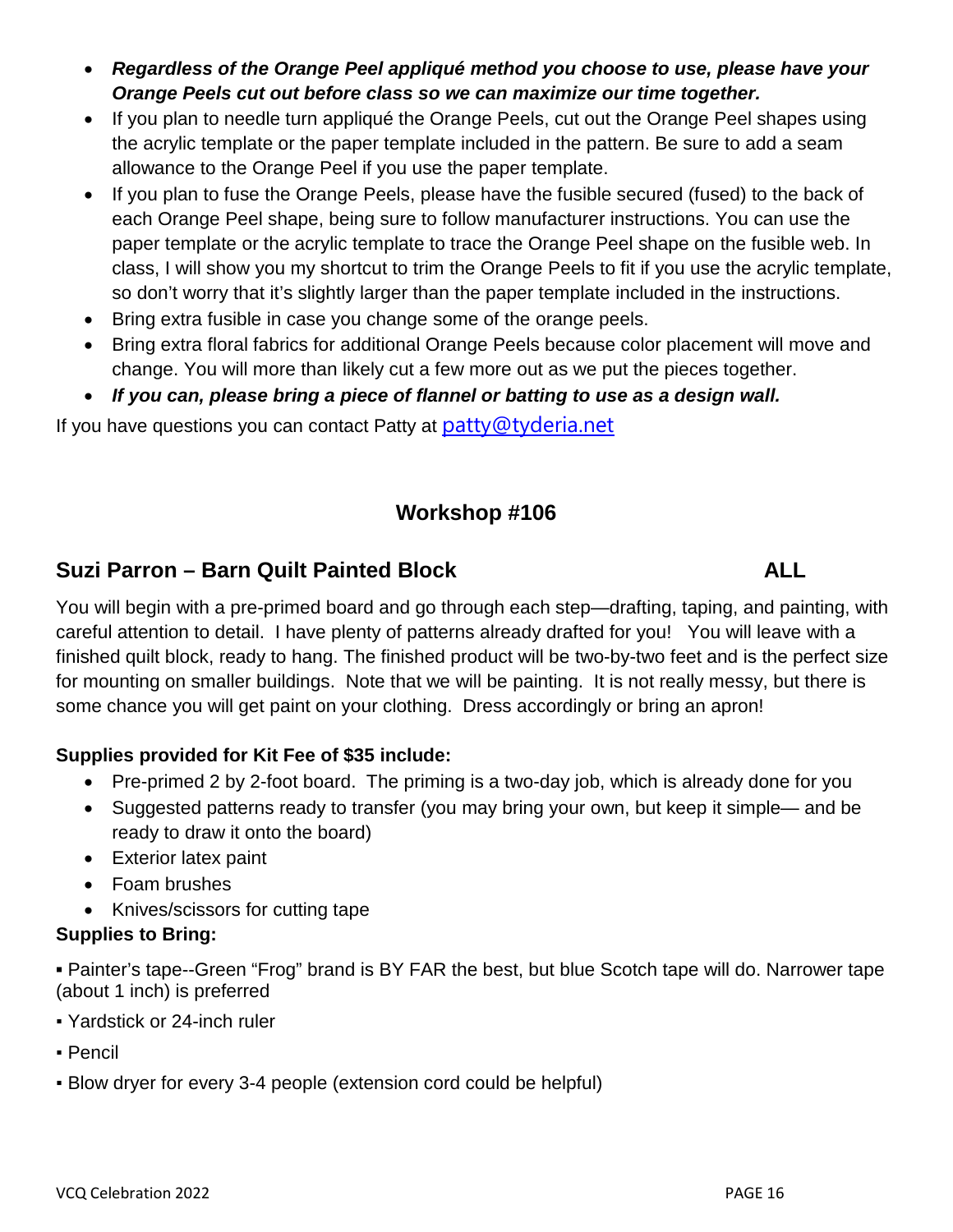## **Workshop #107**

## **Marisela Rumberg – Quilt Your Own Quilts (Machine Quilting 1 & 2) ALL**

In this workshop Marisela will teach you all her tips and secrets for you to be able to quilt your own quilts at home on your domestic sewing machine. Learn the difference between Walking Foot Quilting and Free Motion Quilting and never be scared again of ruining your quilt tops. The Walking Foot can be used for so much more than just 'stitch in the ditch'. Marisela will show you how to use this foot in all its potential to get great results. Also, you will learn to quilt your tops with more than straight lines! Flowers, spirals, leaves, hearts, feathers and more will be taught with Free Motion Quilting and you will do all that without marking your quilt at all. Marisela's trademark technique, "Free Motion Quilting is Brain Training" has given many who felt intimidated by Free Motion Quilting the confidence to enjoy being creative. She will share her technique with you and you will see how easy it is to train your brain. You will start loving Free Motion Quilting as much as she does.

#### **SUPPLY LIST :**

Sewing machine with:

- Walking foot (also called Even Feed Foot).
- Spring action Free Motion Quilting foot.
- 2 Bobbins with 100% Cotton thread, 50 weight, light color (I recommend Aurifil brand).
- Quilting thread in dark color, 40 or 30 weight (I recommend King-Tut brand by Superior Threads)
- Quilting Needles or Topstitch needles Size 90/14. You must know how to operate your own machine. (Don't forget to bring your machine's power cord and pedal).

Also bring:

- One quilt sandwich where the top is made with six 2½"x15" light colors fabric strips pieced together. Use muslin for the back. Thin or medium loft batting. Can be spray basted or not basted at all.
- Five 15" quilt sandwiches, using muslin as top and back. Thin or medium loft batting. Can be spray basted or not basted at all.
- Quilting gloves in your size (I recommend Machingers brand)
- Basic Sewing Supplies (seam-ripper, scissors, pins...)

Optional - only if you have it:

- Extension table for your machine
- Straight Stitch plate
- Supreme Slider

If you have any questions, email me or call me: Marisela@MariselaRumberg.com 703-587-4370

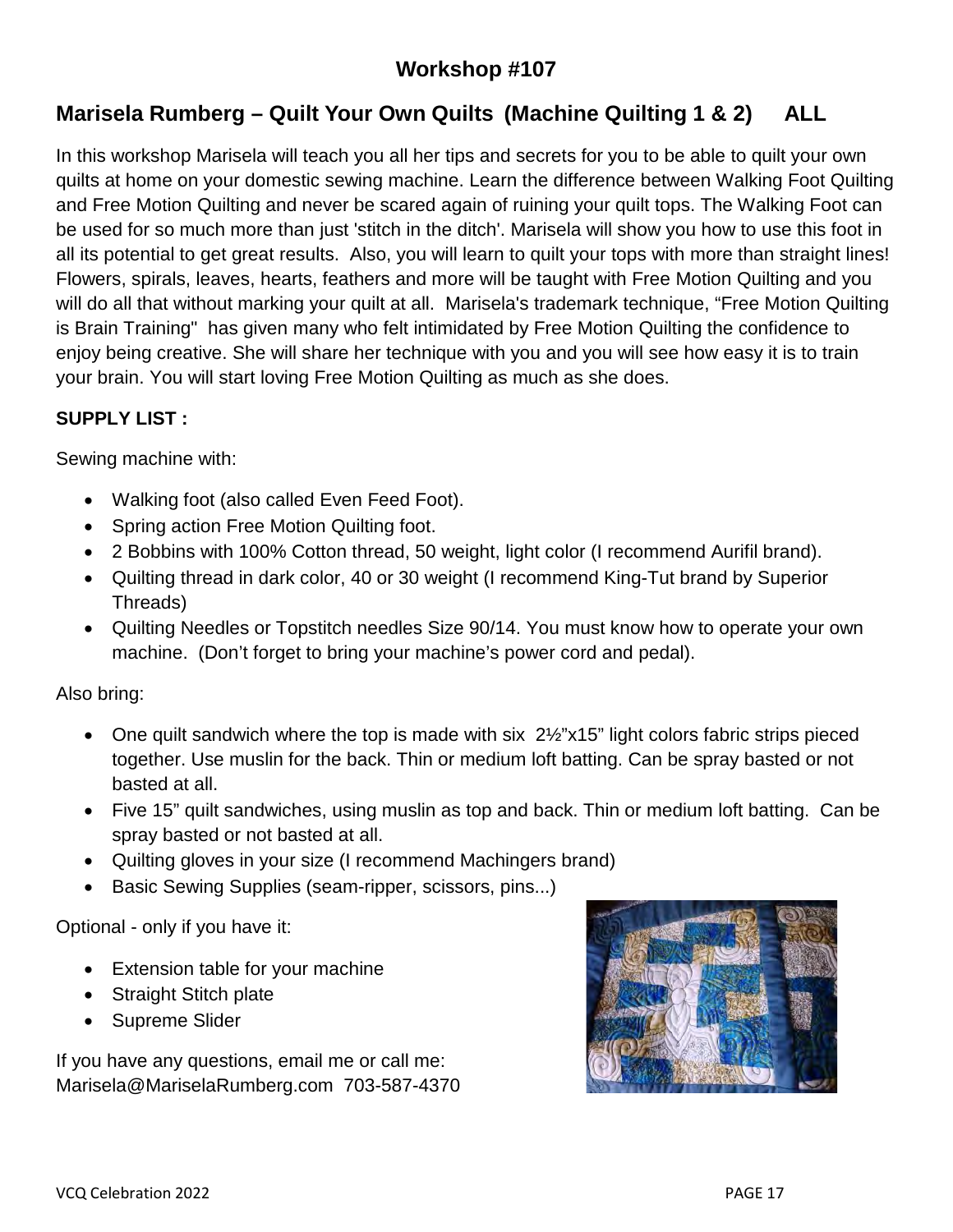## **Geraldine Wilkins – Power Lines INT**

### **One Ruler Many Designs**

Learn the power of using one ruler to create many designs and ruler techniques with the 12″ Arc ruler. Practice techniques and stitch a learned design on an optional pre-printed panel or bring your own.

Kit fee: \$15

Kit includes:

• Ruler quilting pattern guide sheet

Optional Kit: \$20, includes:

• Two 12-inch preprinted panels with Bonus ruler pattern design

Power Lines - required free-motion ruler quilting tools:

- Home sewing machine Clean, in good working order, capable of free-motion quilting
- Free-motion Ruler Foot,  $$35 A$  ruler foot has a high collar and is  $\frac{1}{2}$ -inch in diameter. If your machine manufacturer doesn't have one, there is an option to purchase a Westalee Design ruler foot http://www.sewsteady.com/product/domestic-ruler-foot/?ref=373
- Westalee Design 12" Arc Ruler, \$20 https://www.sewsteady.com/product/westalee-design-12 arc-template/?ref=373
- Westalee Design Stable Tape, \$10, 5-pack https://www.sewsteady.com/product/westaleedesign-stable-tape/?ref=373
- Westalee Design Spacing Gauge, \$8 https://www.sewsteady.com/product/westalee-designspacing-gauge/?ref=373
- Sew Steady Glider, \$25 -<http://www.sewsteady.com/product/free-motion-glider/?ref=373>
- Sewing Machine Extension Table free-motion quilting requires an extension table http://www.sewsteady.com/product-category/sewing-tables-insets-inserts/?ref=373
- Machingers Quilting Gloves \$8 They help grip slippery ruler https://amzn.to/2XSyyJ9
- Quality Thread one spool of white thread 50wt, PLUS bring threads that blend with aqua fabric
- Machine Needle Schmetz or Superior Threads Top Stitch needle or Schmetz mircotex sharp \*\*NOTE\*\* 60wt thread uses a 70/10, 50wt thread uses an 80/12 and 40wt thread uses a 90/14 needle
- Marking/Cutting Ruler small to medium straight ruler for marking 1-inch to 2-inch intervals
- Fabric Marking Tool A fine point marker Clover Chaco liner or Dritz Chalk Wheel (white chalk)

\*\*\*NOTE - Some supplies will be available for purchase in class \*\*\*

### Preparation Instructions

Practice Sandwiches Wash, starch and press all fabric. Make 12 practice quilt sandwiches to practice stitching designs. Baste with basting spray or use fusible batting. I like June Tailor's basting spray because a little is enough and it will not gum the needle. I like Quilters Dream fusible cotton and poly batting.

- Cotton fabric Cut twelve 8.5 inch  $\times$  8.5 inch pieces of solid, medium to dark fabric
- Batting of choice Cut twelve 10.5 inch x 10.5 inches pieces of batting